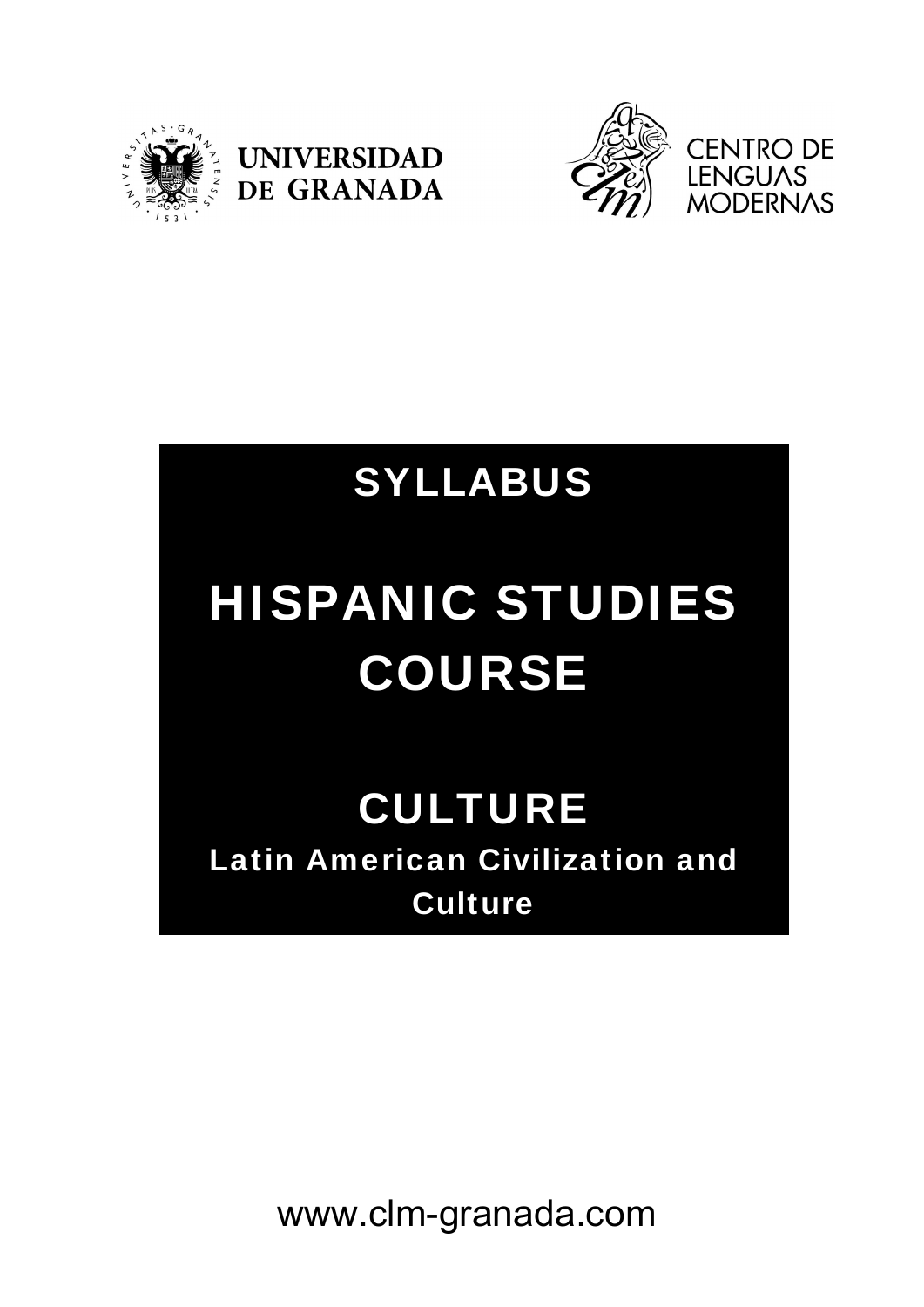#### **LATIN AMERICAN CIVILIZATION AND CULTURE**

#### **General description**

 The objectives of this course are, mainly, the initiation and understanding of this discipline by the students through the principal stylistic languages which have defined Latin-American reality. The wealth and extension of which make it necessary for us to delimit the sections in direct correspondence with the cultural environment which allows us, on the one hand, a greater understanding of the artistic events, and on the other, a better assimilation of the historical content which surround the artistic production and which are of a priority nature in the syllabus.

#### **Content**

- 1.- Presentation and introduction to the course
- 2.- Beginnings of the presence of Spain in America
- 3.- The geographical environment
- 4.- The first Mesoamerican and Andean cultures
- 5.- The pre-Hispanic cities
- 6.- The pre-Hispanic architecture
- 7.- The pre-Hispanic sculpture
- 8.- The pre-Hispanic decorative arts
- 9.- Contact with the European world
- 10.- The beginnings of transculturation
- 11.- The colonial city
- 12.- Convent and conversion architecture
- 13.- The great cathedrals and civil architecture
- 14.- Mozarabic in America
- 15.- Baroque in latin-America
- 16.- The plastic arts in the XVI to XVIII centuries
- 17.- Latin-American art from the XIX and XX centuries
- 18.- Latin-America and the XXI century

#### **Activities**

- a) Talks on some central themes which affect the understanding of the reality of presentday Latin-America, along with a DVD viewing of which will complement the talks given by the teacher and a guided visit to the Monastery of San Jerónimo.
- b) As a consequence of this the students will do as piece of written work, 5 pages long, related to one of the class topics. The last day to hand in the work will be the day of the final exam.

#### **Assessment**

The final mark will be based on the sum of the following:

- a) Attendance, attention and participation in class (30% ).
- b) The above-mentioned piece of work ( 0% ).
- c) Mid-term and final exams, 25 % each, consisting of a written commentary of selected slides from the theory-practical content of the syllabus and also a theoretical question.